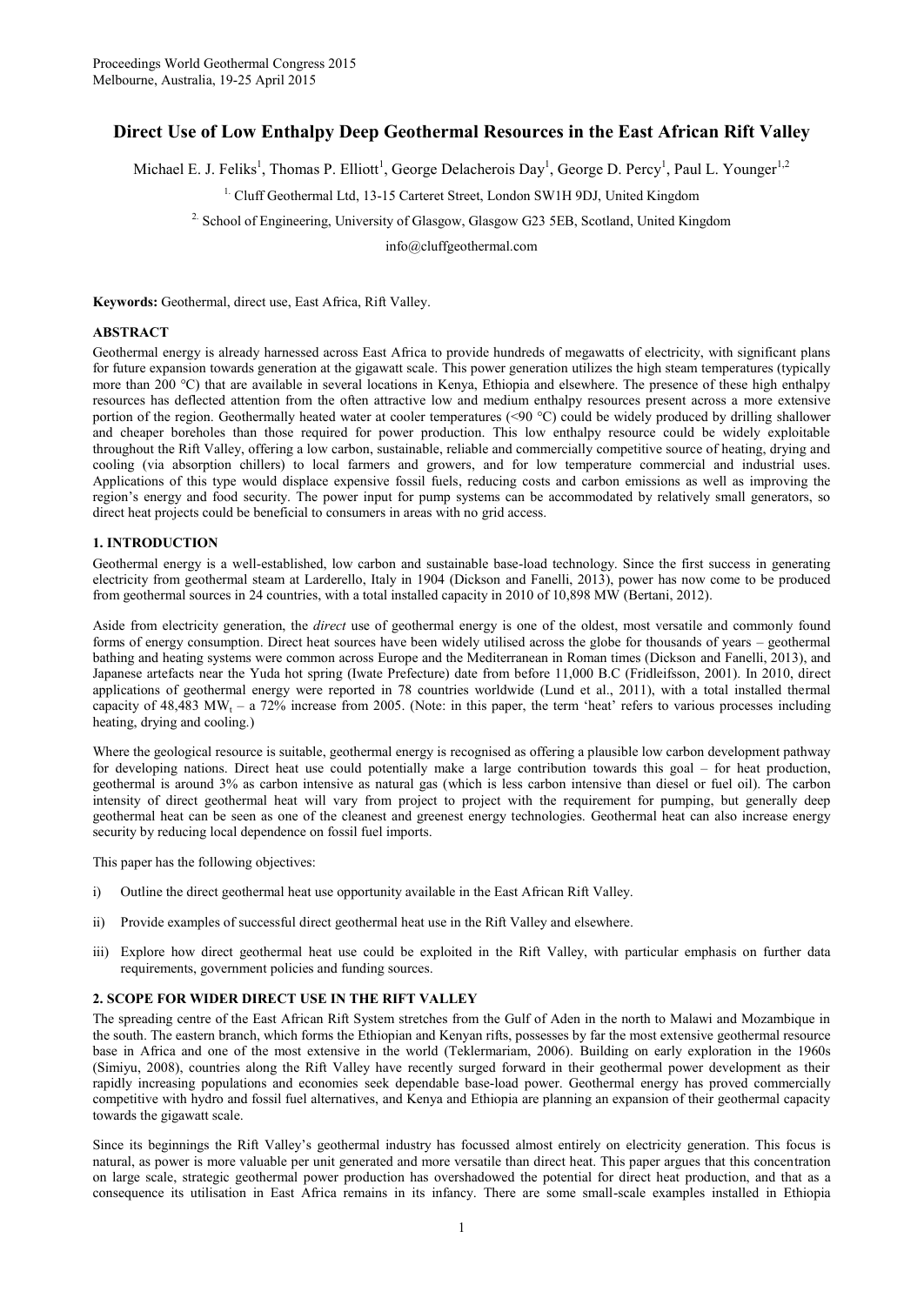Feliks et al.

(Teklemariam and Kebede, 2010), where Lund et al. (2011) estimate the total installed capacity to be 2.2 MW<sub>t</sub>; and *Section 3.2* outlines the Oserian Development Company's direct use system at Lake Naivasha, Kenya. Elsewhere in the Rift Valley, there are no other reported large-scale direct use applications.

The opportunities for direct heat use in the region appear significant – both on a small, community level and for large-scale commercial applications. Geothermally heated water at cooler temperatures (85-90 °C) is widely available in areas along the Rift Valley and can be produced by drilling much shallower and therefore cheaper boreholes to less than 1,000 m depth. These could be deployed at a commercially competitive cost for use in large-scale industrial processes such as drying and curing, or to heat greenhouses: the agricultural and floricultural industries consume large quantities of heat throughout the Rift Valley. This generally requires the combustion of imported fossil fuels (such as fuel oil) which are expensive, subject to price volatility and carbon intensive. Low-mid enthalpy direct heat geothermal resources sufficient to meet demands of this type are likely to be available across the region.

The Rift Valley's direct heat resource could also be exploited by smaller farming and growing communities. It offers a sustainable, reliable and relatively cheap source of heating which would help improve food security, with efficient drying schemes reducing crop wastage. As a non-intermittent and despatchable resource, it would be particularly valuable to small-scale commercial enterprises that lack a constant heating demand: crops could be dried at a communal scale, boosting local productivity. Additionally, the electricity demand of such small systems will be minimal, allowing them to be deployed in off-grid communities.

In summary, relatively shallow geothermal energy offers an opportunity to develop a comparatively cheap and practical low carbon heat technology that could be used for a variety of purposes by farmers and growers in the Rift Valley countries, leading to improvements in agricultural productivity.

### **3. DIRECT HEAT USE CASE STUDIES**

In this section we present two examples of successful African direct heat use projects. The second case study of Oserian Flower Farm at Naivasha, Kenya is the only large-scale example of direct use in the East African Rift. We have also included the first case study describing direct heat use in Southern Tunisia.

## **3.1 Greenhouse Heating, Southern Tunisia**

Geothermal energy in Tunisia is limited to direct use applications owing to the country's low enthalpy resource (Ben Mohamed and Said, 2008). Tunisia's hot springs ('hammams') have been used for bathing for thousands of years (Ben Dhia, 1990).

The geothermal resource is located in the south of the country, and has been commercially exploited since the 1980s. In 2010, Tunisia had an estimated 43.8 MW<sup>t</sup> of installed thermal capacity, the bulk of which is used for greenhouse heating (Lund, et al. 2011). This figure is somewhat misleading, as of the geothermal *fluids* extracted, nearly 73% are used (following cooling) for oasis irrigation, with only 25% used for greenhouse heating purposes (Ben Mohamed and Said, 2008). This is as a result of southern Tunisia's arid desert environment – the substantial deep aquifers provide a valuable water source for the region.

Unheated greenhouse development began in coastal regions of Tunisia in the mid-1970s. However low night time temperatures of below 7 <sup>o</sup>C (and below 5 <sup>o</sup>C in desert areas) made early crop production for European export difficult (Said, 1997). To combat this the Continental Intercalaire aquifer, which reaches depths of 2,800 m and temperatures of up to 80  $^{\circ}$ C has been exploited for geothermal heating (Ben Mohamed and Said, 2008).

Drilling began in the mid-1980s, financed by the United Nations Development Programme (UNDP) and by 1986 the first geothermal energy was in use in Southern Tunisia's greenhouses. This was a major revolution for the use of small-scale direct heat geothermal resources and Tunisia's export potential boomed as the introduction of heated greenhouses dramatically increased agricultural productivity. Vegetable production in the Kebili region increased nine times from 210 tonnes in 1988 to 1,935 tonnes in 1995. From 1996-2001 the average vegetable production was 2,830 tonnes per year (Ben Mohamed, 2002). Whilst much of the increase in productivity was caused by the expansion of agricultural areas rather than increased yields, geothermal direct heat use was the impetus for the rapid expansion. Tunisia had 217 ha of greenhouses in 2010, and plans to increase this to 315 ha by 2016 (Lund et al., 2011).

Figure 1 shows the interior of a typical geothermally heated greenhouse, with a simple polypropylene piping arrangement providing heat to the crops (tomatoes make up approximately half of the produce grown in the greenhouses, along with several melon varieties). The simplicity and low cost of the heating infrastructure makes this type of direct use application especially favourable for developing countries.



**Figure 1: Greenhouse heating in Tunisia (Ben Mohamed and Said, 2008).**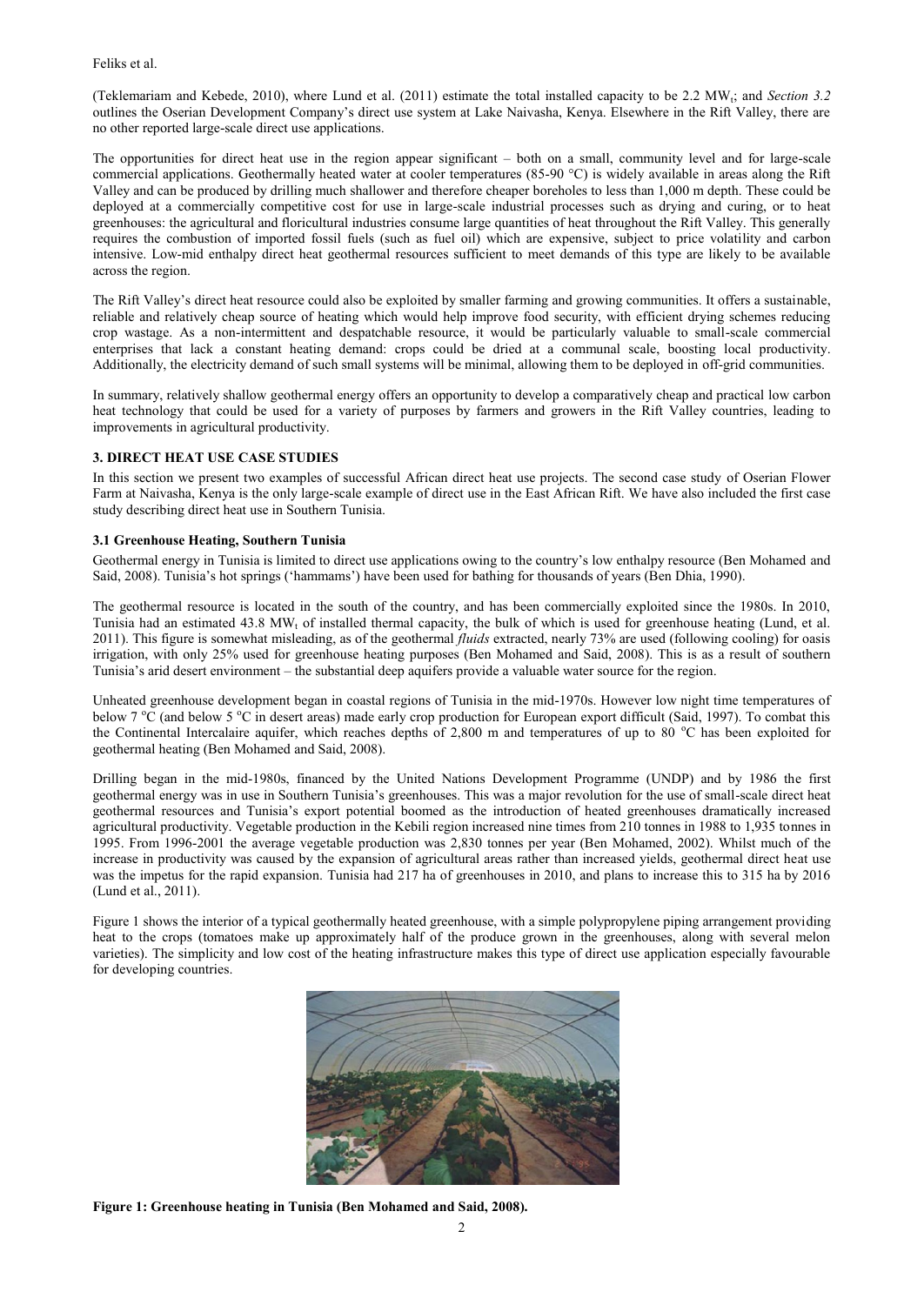Water used in the heating systems is cooled and 'recycled' for irrigation. Ben Mohamed and Said (2008) suggest a scheme which would maximise the geothermal resource (shown in Figure 2), with greenhouses, hammams and oases all located within reach of a pumped water network. As water is in such short supply, and is not re-injected into the aquifer, systems such as this could help prevent over-exploitation of the area's resource.



**Figure 2: Configuration for maximising the geothermal resource (Ben Mohamed and Said, 2008).**

Direct heat use in Tunisia is an excellent example of the potential benefits offered by geothermal energy. If managed well, direct use applications can boost crop productivity for export, enhancing a country's economy. Tunisia's grasp of the potential of its deep geothermal resource has enabled these benefits to be exploited – despite the relatively low enthalpy environment. With a higher enthalpy resource, the installed infrastructure could provide low carbon heating on an even larger scale.

#### **3.2 Oserian Flower Farm, Naivasha, Kenya**

Kenya hosts the vast majority of the East African Rift Valley's installed geothermal energy capacity, with other countries in the region less advanced in their geothermal development. However, Ethiopia is set to expand its geothermal capacity dramatically in the near future, with projects planned on the gigawatt scale. Kenya's geothermal prospects and their relation to the Rift Valley are clear to see (Figure 3), but are focussed on high enthalpy geothermal electricity production with little emphasis on direct use.



**Figure 3: Geothermal prospects within the Kenyan Rift (Omenda, 2007).**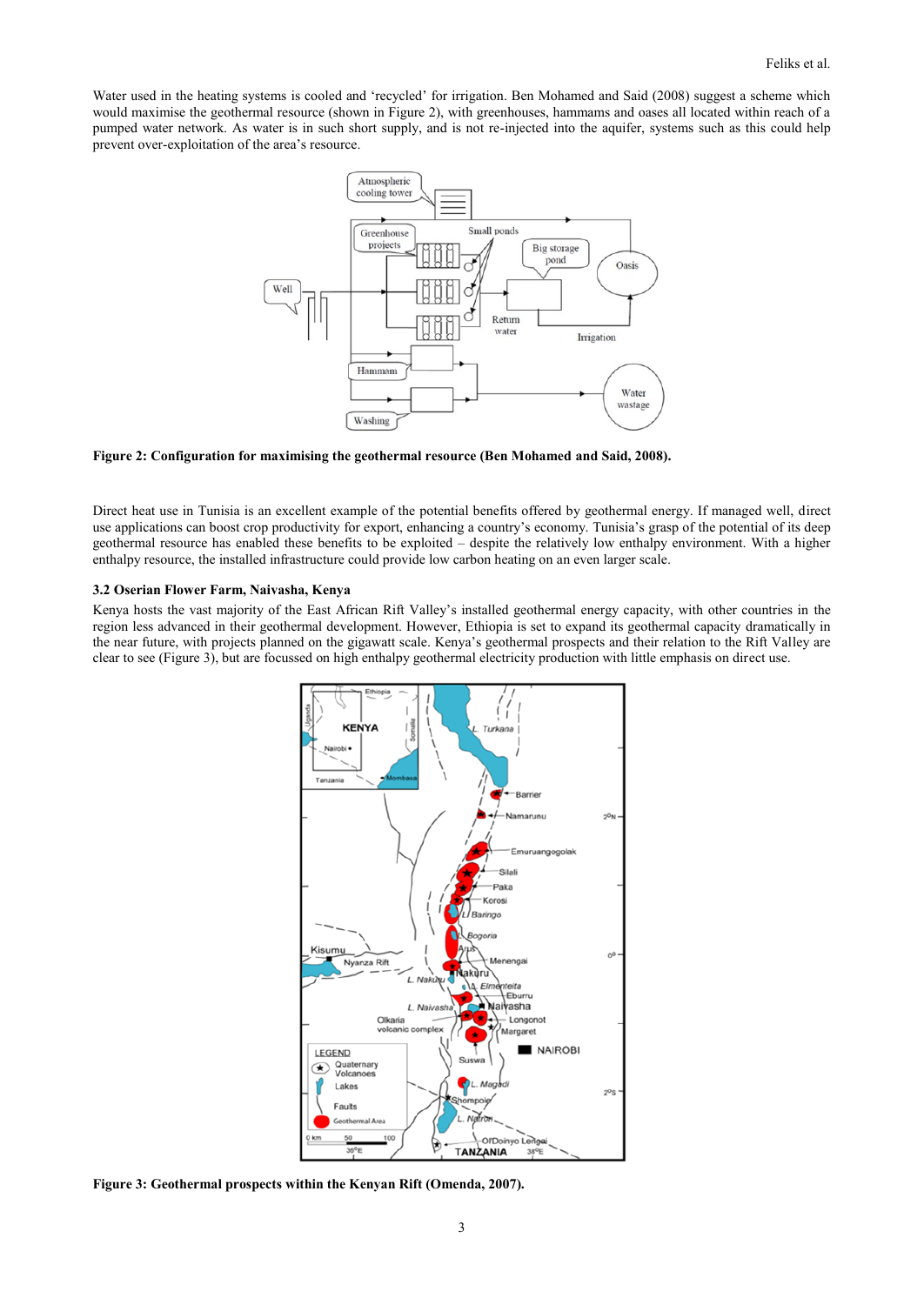As with many regions around the world, Kenya's hot springs have been used for bathing and cleansing ceremonies throughout history (Tole, 2001). Today, the Lake Bogoria Hotel uses geothermal waters from the nearby Loboi hot spring for swimming pool heating. Elsewhere, the Eburru community condenses steam from fumaroles for domestic purposes and flower drying (Mariita, 2010). However, these are both relatively small-scale examples of geothermal direct utilisation. The country's best example of large scale direct use is greenhouse heating at Lake Naivasha.

Oserian Development Company owns and operates a large flower farm at Lake Naivasha (Knight et al., 2006), close to the established Olkaria geothermal power complex (Figure 4). It is the only company in Kenya to utilise geothermal energy for direct use applications on a commercial scale (Mburu, 2014) and is a prime example of using high enthalpy geothermal resources for a direct use application alongside a successful power generation operation. Since 2003, the firm has extracted geothermal fluids from an exploration well drilled by KenGen in 1983 (Mburu, 2009). The well was isolated from the main Olkaria geothermal power plant production areas, and had a very low power production potential. The geothermal fluids were initially used to heat 4 ha of greenhouses, and following the scheme's initial success, a second nearby exploration well was installed with a 1.2 MW<sup>e</sup> binary generation plant, which provides electricity alongside additional heated fluid to the farm (Knight et al., 2006). By 2010, Oserian Development Company had invested heavily into its geothermal utilisation efforts (Mariita, 2010) which included the two geothermal power plants installed and operated by the company as well as the direct use component.



**Figure 4: Geothermally heated greenhouses at Oserian (Mwangi, 2006).**

The geothermal fluids are currently used to heat 50 ha of greenhouses through a system of piped loops. Without heating, early morning humidity in the greenhouses can rise to 100%: heating reduces this to below 85%, alleviating fungal growth and eliminating the need for chemical fungicides. Additionally, the heated fluids are used to sterilise fertilised water, reducing fertiliser wastage; whilst carbon dioxide from the geothermal well is used to enhance photosynthesis (Mburu, 2014) (as Lake Naivasha is situated at approximately 2,000 m above sea level (Mariita, 2010), there is reduced atmospheric pressure and consequently lower  $CO<sub>2</sub>$  levels). Low  $CO<sub>2</sub>$  levels will lead to reduced photosynthesis within the crops and consequently restrict productivity. The natural CO<sub>2</sub> content at Lake Naivasha is 250 parts per million (ppm), which is increased to 850 ppm at Oserian by pumping 27 tonnes of  $CO<sub>2</sub>$  from geothermal wells into the greenhouses each day (Reinders, 2009).

The Oserian scheme is a flagship case study for geothermal direct heat use in the East African Rift Valley. The enhanced crop production (the number of stems per metre has increased by 30% (Reinders, 2009)) and efficiency provided by the geothermal heating system highlights the potential for this technology throughout the region. The resource is widely accessible across the Rift Valley, and further exploitation at this commercial scale could vastly improve the area's already impressive agriculture and floriculture industries.

### **4. EAST AFRICAN DIRECT HEAT USE POTENTIAL**

As outlined in *Section 2*, there is scope for the widespread deployment of direct heat use systems throughout the Rift Valley, with *Section 3's* case studies highlighting the commercial benefits of the technology. The installations in Southern Tunisia provide an example of exploiting a relatively low enthalpy resource (compared to the Rift Valley) in an inexpensive, technologically straightforward manner (see Figure 1). The small scale at which geothermal technology has been deployed in Tunisia has allowed local farmers and growers to benefit from the resource. In contrast, the Oserian Flower Farm in Kenya is on a larger, industrial scale. More expensive and technologically complex than the Tunisian installations, it demonstrates the considerable benefits to the agricultural and floricultural industries of deploying direct use geothermal in the Rift Valley. These two examples show how direct heat use can provide an effective, sustainable and low carbon alternative to traditional fossil fuel heating supplies.

Exploring similar opportunities throughout the Rift Valley could open up an exciting and valuable new sector in the region's deep geothermal energy industry. In this section we discuss how the potential for direct use in East Africa can be determined, and focus on the financial, policy and data requirements of the technology's roll-out. Using the case studies presented in *Section 3*, we consider the two alternative applications of direct use heat – small community scale projects and large-scale commercial ventures. Both offer benefits to the East African Rift countries and are readily available throughout the region.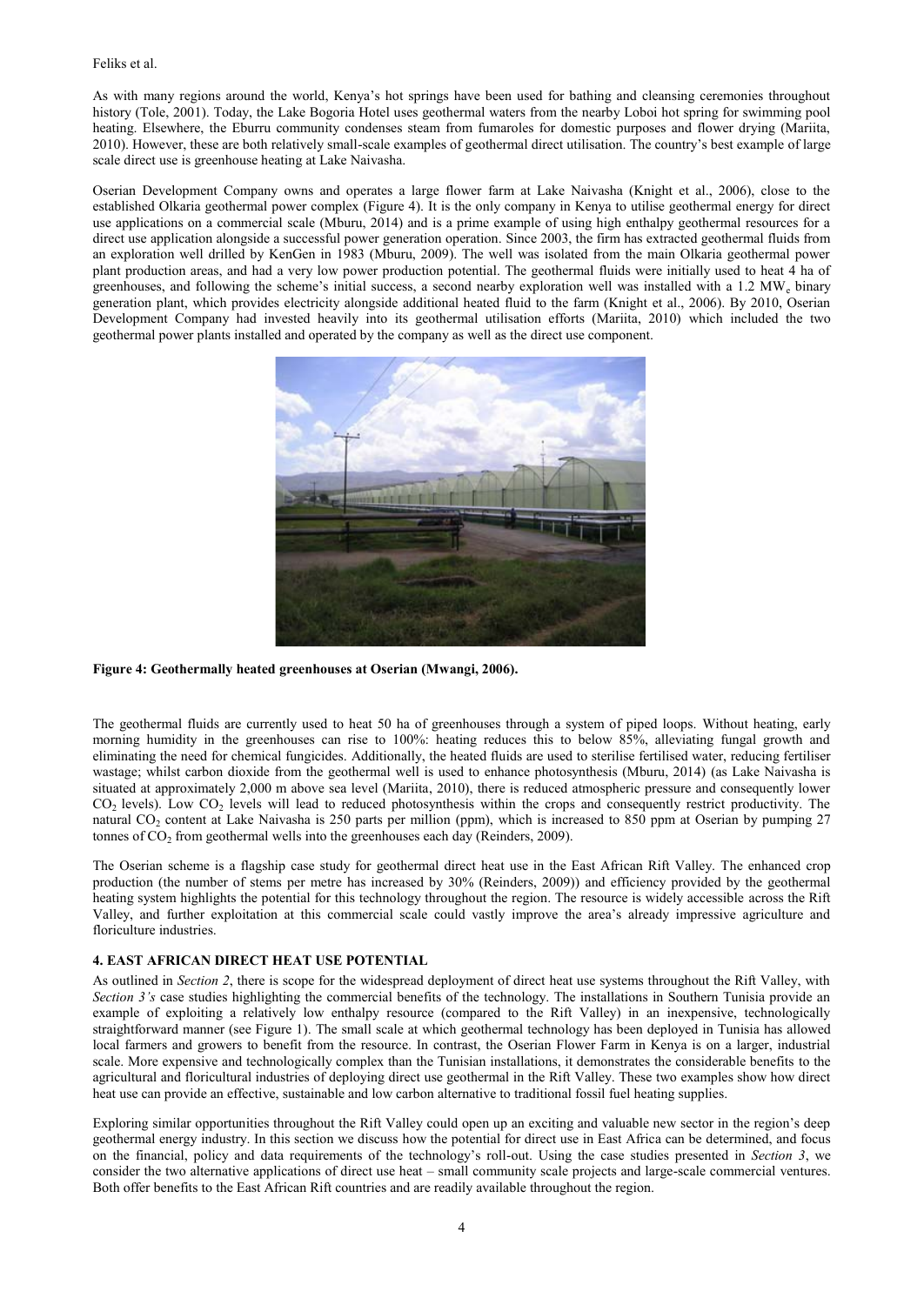### **4.1 How Much Direct Heat Could Be Productively Used?**

It is clear that a large number of agricultural and industrial sectors in East Africa could make use of direct geothermal heat: the dairy industry, brewers, large scale food preparation, the tanning and curing industries, covered horticulture and floriculture, and crop drying to name a few. Where geothermal resources are accessible at the surface communities are quick to exploit them (see Figure 5). However, robust data on the scale of the current heat use are not easily accessible.



**Figure 5: Community scale direct use agricultural drier near Eburru, Kenya.**

Due to the relatively high price of fuel oil, much of this heat demand is currently unmet. For example on the small, local scale, many crops are dried in the sun rather than being artificially heated. The latter option is often too expensive for farmers but the former increases the vulnerability to crop wastage (Hodges et al, 2011). On the commercial level, productivity in the Kenyan floriculture sector (as the example at Oserian demonstrates) would certainly be boosted by using direct heat to increase greenhouse temperatures.

Given the rapid economic growth occurring in several Rift Valley countries, one would also expect an increase in demand for cooling and air conditioning into the medium and long term. Using absorption chillers, geothermal direct heat sources could also be utilised to meet this form of heat demand.

At a policy level, an obvious first step towards planning for direct geothermal roll-out would be to estimate the total market for direct heat across these sectors, including reference to the temperatures required. Following this, a high-level strategy to deploy the technology could be developed, with targets for planned installed geothermal capacity set out.

### **4.2 Funding a Roll-Out of Direct Geothermal Heat**

A well-recognised feature of geothermal energy is its requirement for up-front capital expenditure. This is less acute for direct heat projects, as the boreholes will be much shallower, but will still represent a constraint. Drilling a borehole will generally be beyond the financial capacity of small-scale farmers or even community associations. Potential industrial customers will be better placed, and for those currently burdened with large fossil fuel heating costs a deep geothermal direct heat project may be commercially attractive.

The issue of initial drilling risk, a familiar problem to geothermal developers, also applies to direct heat projects. As the target temperatures are low compared to power projects, this risk may be lower, but the permeability risks are still significant. Without regionalised sub-surface analysis through a programme of test boreholes, offering robust advice to potential developers will be difficult.

One obvious potential funding source for direct heat projects would be the various international development agencies such as the World Bank, United States Agency for International Development (USAID) and the UK's Department for International Development (DFID) amongst others. Indeed, the initial drilling programme for the direct heat greenhouses in Tunisia was funded by the UNDP (see *Section 3.1*). Since 2000, flows of overseas development aid have been strongly focussed on meeting the Millennium Development Goals, with Goal 7 specifically focussed on the environment. It contained the following target: 'Integrate the principles of sustainable development into country policies and programmes' (WHO, 2008). To help achieve this aim the Climate Investment Funds (CIF) were created in 2008, and are administered by the World Bank (Porter et al., 2008). More recently the UN's High Level Panel on the Post-2015 Development Agenda advised that sustainable development must be put 'at the core' of development efforts, and advocated a 'profound economic transformation…by harnessing innovation, technology, and the potential of business' (UN, 2013).

Delivering geothermal energy, of all types, would appear to be in very good alignment with these high-level development objectives. Rift Valley countries exploiting their direct heat resource will generally be using it to replace expensive and carbonintensive imported fossil fuel heat. As noted in *Section 1*, the low requirement for electricity means that direct heat systems need not be confined to areas with access to the grid; remote (and generally poorer) communities could also benefit.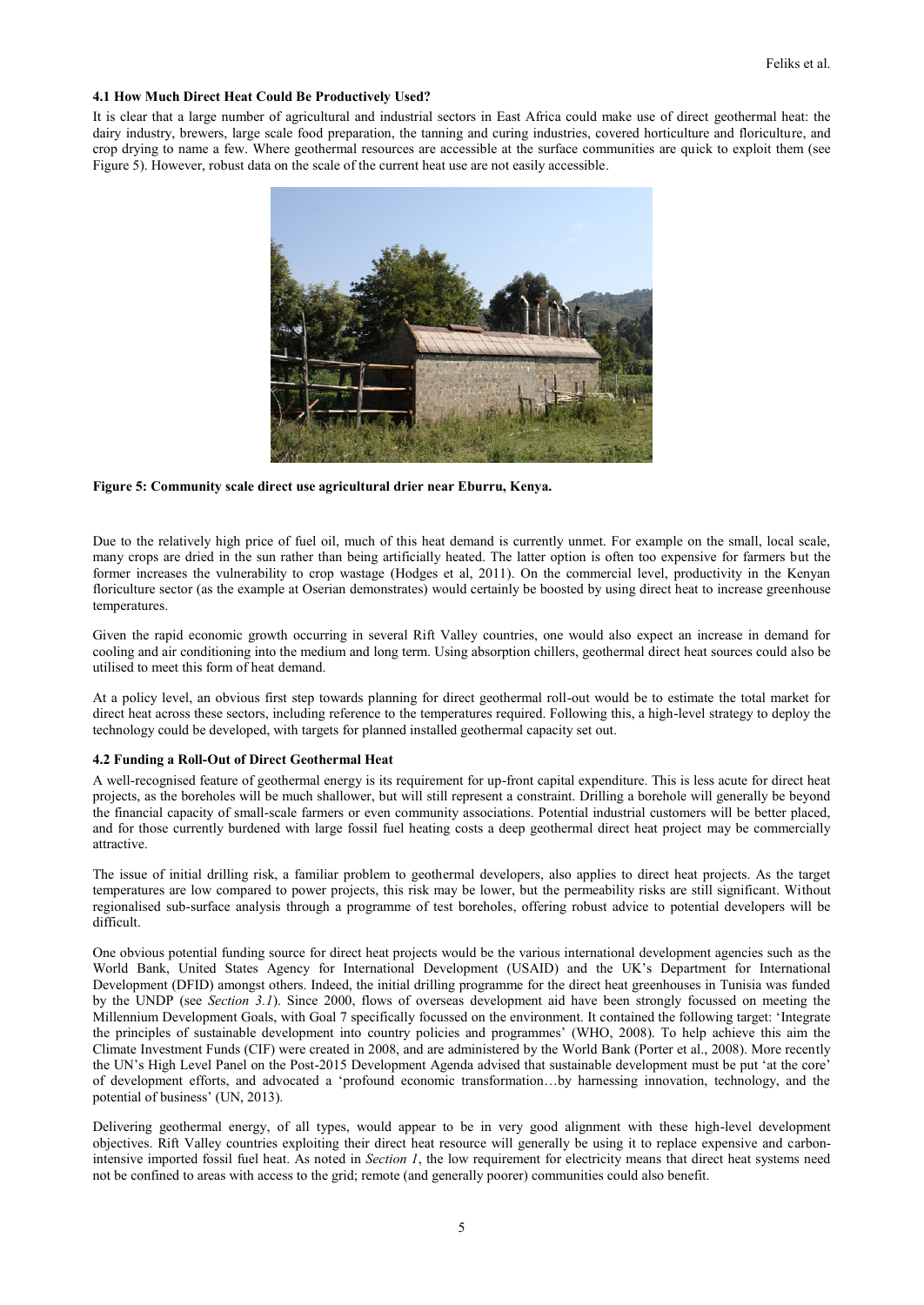Feliks et al.

Development and CIF funds are already being allocated to deep geothermal power development (through the German governmentowned development bank KfW's risk insurance instruments, and the Scaling up Renewable Energy Programme (SREP)), though there has been little focus so far on direct heat projects. One factor here is that the amounts of funding required to carry out shallow geothermal test wells are often *smaller* than the normal programme size familiar to development agencies.

We would urge that development agencies reconsider how they can engage with the geothermal direct use sector, as relatively large gains could be achieved in return for a modest funding commitment (the Tunisian example in *Section 3.1* was remarkably cheap – the UNDP's initial funding came to \$80,000 (UNDP, 1988)). Well-planned demonstrator projects in the Rift Valley countries could offer significant productivity gains for poorer communities off the electricity grid – a priority group for development assistance.

### **5. CONCLUSION**

There is clear scope for exploitation of the East African Rift Valley's low enthalpy, relatively near-surface direct heat resource. A quantity (currently of unknown size) of unmet heat demand throughout the region could be supplied by direct use geothermal, and a proportion of costly and carbon-intensive fossil-fuel heat use could be displaced. This paper has explored existing examples in East Africa and elsewhere of the benefits of direct geothermal heat utilisation, and we have the following observations.

- i) Discussion of the potential for direct geothermal heat would be enhanced by the collation and publication of robust data on the current and potential direct heat consumption across the Rift Valley countries. This market could be split into two categories:
	- a) existing heat demand in locations suitable for *in situ* conversion to a direct use geothermal system (similar to the Oserian Flower Farm, *Section 3.2*); and
	- b) the predicted amount of *additional* heat demand that would arise from developments using geothermal direct use schemes.

This data would also help identify the sectors best suited to using the technology.

- ii) A country and/or region-wide strategy could be usefully developed by involved Governments and/or international development agencies to enable the expansion of direct use. This would involve identifying in-country Government, industrial and academic experts working with the best suited sectors to collaborate with geothermal direct use experts. A high-level strategy could then be generated.
- iii) Building on existing investment and funding allocations into the region's geothermal power development, funding sources such as the CIF and other international funding schemes could examine the scope for widening their future programmes to include direct heat utilisation projects. Support for direct use demonstrator projects could be implemented along the same lines as the power-focussed Scaling up Renewable Energy Programme (SREP). This promises to be significantly cheaper per unit of renewable and sustainable energy delivered than the power equivalents.

Achieving these steps would significantly improve understanding of the region's direct heat resource, and could open up considerable opportunities for investment in the Rift Valley countries. The deployment of direct use geothermal at a small local scale as well as in larger industries could offer a realistic low carbon and sustainable alternative to fossil fuel heating, including those communities with no access to the electricity grid. At the same time, benefits to productivity and poverty reduction could also be achieved that would be consistent with a low carbon development pathway for the Rift Valley countries.

### **REFERENCES**

Ben Dhia, H.: Overview of Geothermal Activities in Tunisia, Geothermal Resources Council Transactions, 14 (1), (1990), 251-256.

- Ben Mohamed, M.: Geothermal Utilization in Agriculture in Kebili Region, Southern Tunisia, Geo-heat Center Bulletin, (2002), 27-32.
- Ben Mohamed, M. and Said, M.: Geothermal Energy Development in Tunisia: Present Status and Future Outlook, Proceedings, 30th Anniversary Workshop, UNU-GTP, Reykjavík, Iceland, (2008).
- Bertani, R.: Geothermal Power Generation in the World 2005–2010 Update Report, Geothermics, 41, (2012), 1-29.
- Dickson, M. H. and Fanelli, M.: Geothermal Energy: Utilization and Technology, Routledge, (2013).
- Fridleifsson, I. B.: Geothermal Energy for the Benefit of the People, Renewable and Sustainable Energy Reviews, 5, (2001), 299- 312.
- Hodges, R. J., Buzby, J. C. and Bennett, B.: Postharvest Losses and Waste in Developed and Less Developed Countries: Opportunities to Improve Resource Use, Journal of Agricultural Science, 149, (2011), 37–45.
- Knight, B., Hole, H. M. and Mills, T. D.: Geothermal Greenhouse Heating at Oserian Farm, Lake Naivasha, Kenya, UNU-GTP, (2006).
- Lund, J. W., Freeston, D. H. and Boyd, T. L.: Direct Utilization of Geothermal Energy 2010 Worldwide Review, Geothermics, 40, (2011), 159-180.
- Mariita, N. O.: An Update on Applications to Direct-Uses of Geothermal Energy Development in Kenya, Proceedings, World Geothermal Congress 2010, Bali, Indonesia, (2010).
- Mburu, M.: Geothermal Energy Utilisation, Proceedings, Short Course IV on Exploration for Geothermal Resources, UNU-GTP, Lake Naivasha, Kenya, (2009).